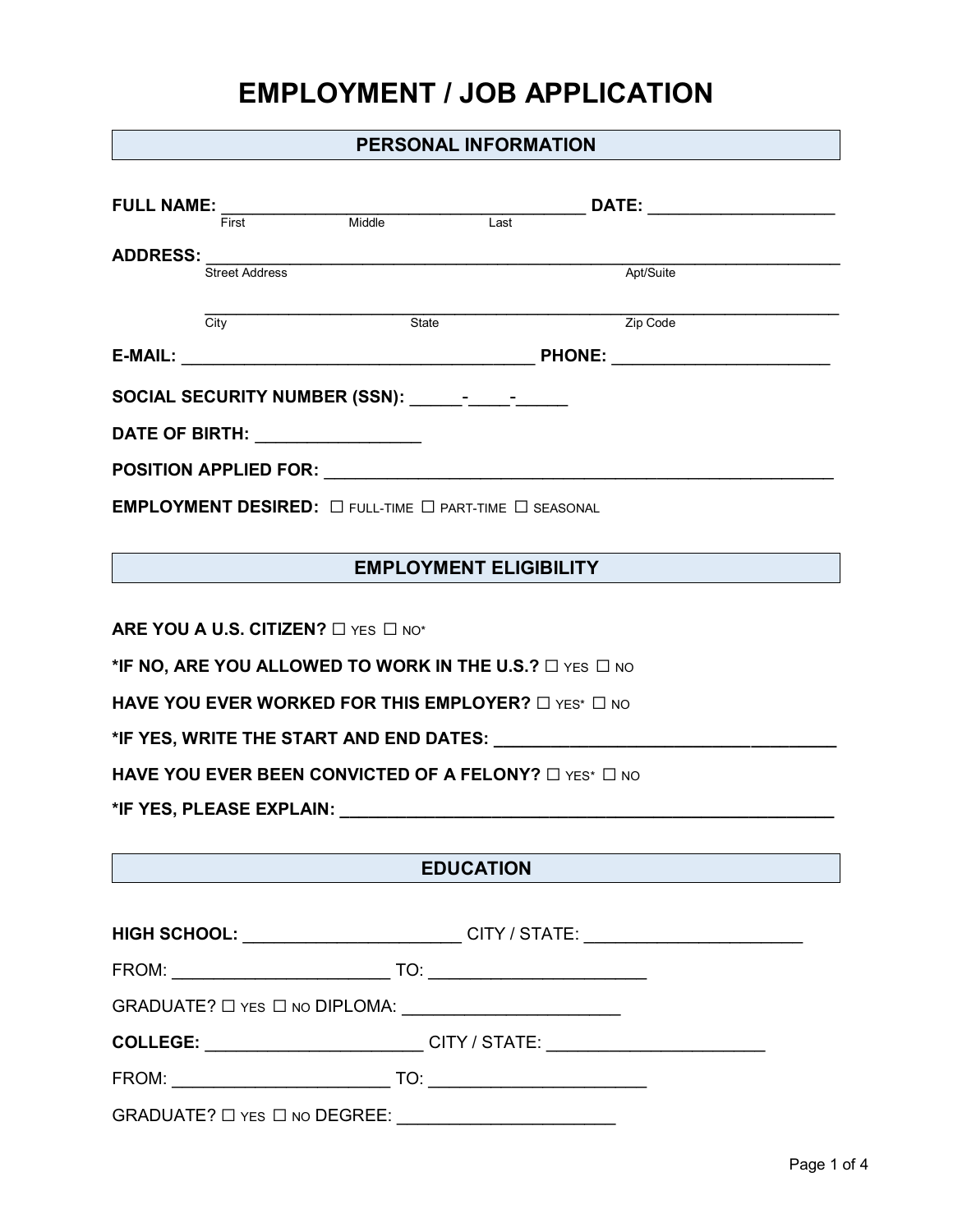| <b>OTHER:</b><br><u> 1989 - Johann John Stoff, deutscher Stoffen und der Stoffen und der Stoffen und der Stoffen und der Stoffen un</u> |                                                                                                                                                                                                                                                                                                                                                                                                                                                                                                                    | CITY / STATE: __________________________ |  |  |
|-----------------------------------------------------------------------------------------------------------------------------------------|--------------------------------------------------------------------------------------------------------------------------------------------------------------------------------------------------------------------------------------------------------------------------------------------------------------------------------------------------------------------------------------------------------------------------------------------------------------------------------------------------------------------|------------------------------------------|--|--|
| FROM: ____________________________                                                                                                      | $\begin{tabular}{ c c c c } \hline \text{TO:} & \text{\textcolor{red}{\textbf{10}}}& \text{\textcolor{red}{\textbf{10}}}& \text{\textcolor{red}{\textbf{10}}}& \text{\textcolor{red}{\textbf{10}}}& \text{\textcolor{red}{\textbf{10}}}& \text{\textcolor{red}{\textbf{10}}}& \text{\textcolor{red}{\textbf{10}}}& \text{\textcolor{red}{\textbf{10}}}& \text{\textcolor{red}{\textbf{10}}}& \text{\textcolor{red}{\textbf{10}}}& \text{\textcolor{red}{\textbf{10}}}& \text{\textcolor{red}{\textbf{10}}}& \text$ |                                          |  |  |
|                                                                                                                                         |                                                                                                                                                                                                                                                                                                                                                                                                                                                                                                                    |                                          |  |  |
| <b>OTHER: ______________________________CITY / STATE: ____________________________</b>                                                  |                                                                                                                                                                                                                                                                                                                                                                                                                                                                                                                    |                                          |  |  |
|                                                                                                                                         | $\begin{tabular}{c} \hline \text{TO:} \end{tabular}$                                                                                                                                                                                                                                                                                                                                                                                                                                                               |                                          |  |  |
|                                                                                                                                         |                                                                                                                                                                                                                                                                                                                                                                                                                                                                                                                    |                                          |  |  |
|                                                                                                                                         |                                                                                                                                                                                                                                                                                                                                                                                                                                                                                                                    |                                          |  |  |
| <b>PREVIOUS EMPLOYMENT</b>                                                                                                              |                                                                                                                                                                                                                                                                                                                                                                                                                                                                                                                    |                                          |  |  |
|                                                                                                                                         |                                                                                                                                                                                                                                                                                                                                                                                                                                                                                                                    |                                          |  |  |
| <b>EMPLOYER 1:</b><br>Company / Individual                                                                                              |                                                                                                                                                                                                                                                                                                                                                                                                                                                                                                                    |                                          |  |  |

|                            | ADDRESS: Street Address                               | Apt/Suite                                                                        |  |
|----------------------------|-------------------------------------------------------|----------------------------------------------------------------------------------|--|
| City                       | State                                                 | Zip Code                                                                         |  |
|                            |                                                       |                                                                                  |  |
|                            |                                                       | JOB TITLE: _____________________RESPONSIBILITIES: ______________________________ |  |
|                            |                                                       |                                                                                  |  |
|                            |                                                       |                                                                                  |  |
|                            | EMPLOYER 2: Company / Individual Company / Individual |                                                                                  |  |
|                            |                                                       |                                                                                  |  |
| <b>Street Address</b>      |                                                       | Apt/Suite                                                                        |  |
| City                       | State                                                 | Zip Code                                                                         |  |
|                            |                                                       | JOB TITLE: ______________________RESPONSIBILITIES: _____________________________ |  |
|                            |                                                       |                                                                                  |  |
| <b>REASON FOR LEAVING:</b> |                                                       |                                                                                  |  |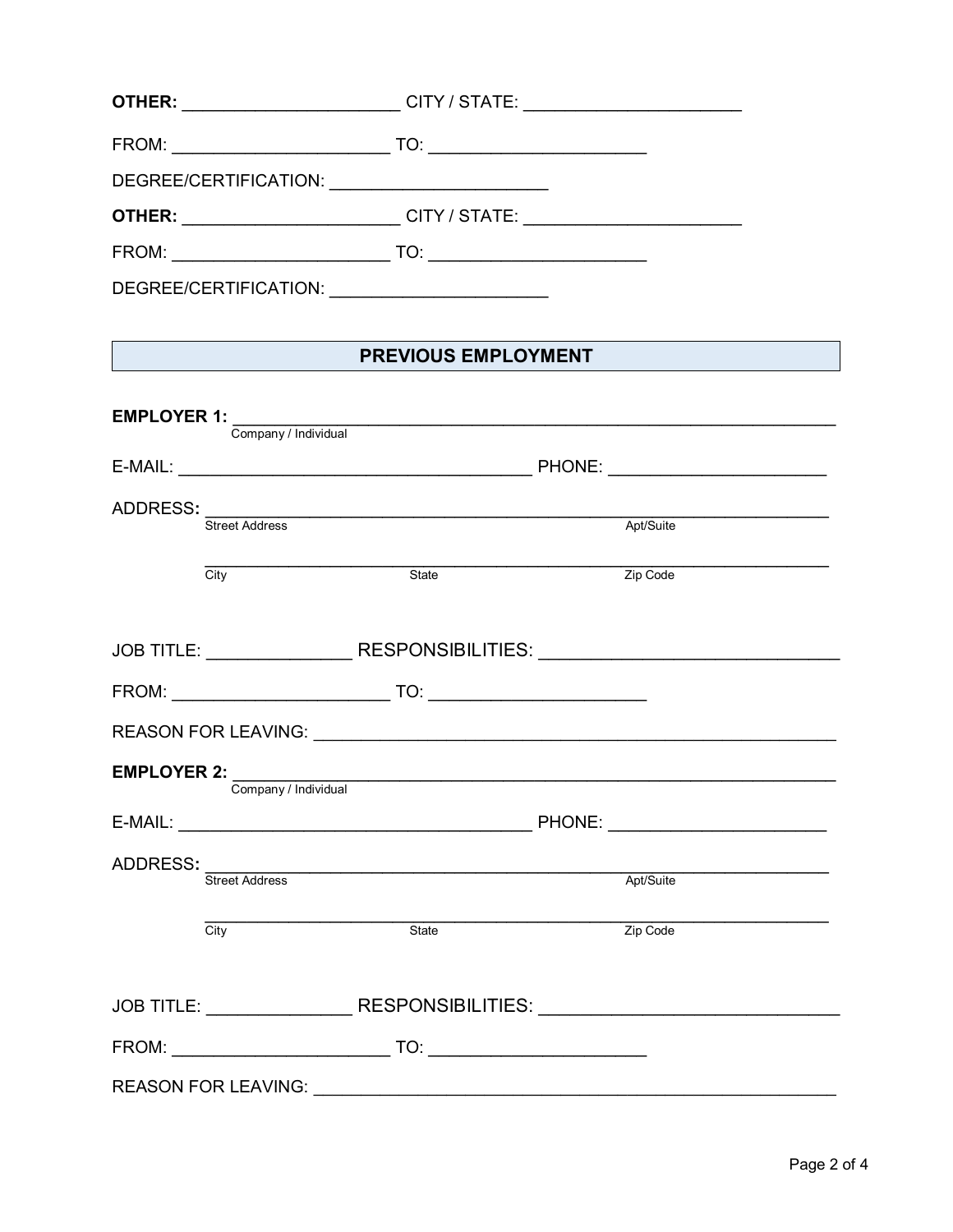| <b>EMPLOYER 3:</b><br>Company / Individual |                            |                                                                                                                                                                                                                                                                                                                                                                                                                                                                                                                                                                                                                           |  |  |
|--------------------------------------------|----------------------------|---------------------------------------------------------------------------------------------------------------------------------------------------------------------------------------------------------------------------------------------------------------------------------------------------------------------------------------------------------------------------------------------------------------------------------------------------------------------------------------------------------------------------------------------------------------------------------------------------------------------------|--|--|
|                                            |                            |                                                                                                                                                                                                                                                                                                                                                                                                                                                                                                                                                                                                                           |  |  |
|                                            | ADDRESS: Street Address    | Apt/Suite                                                                                                                                                                                                                                                                                                                                                                                                                                                                                                                                                                                                                 |  |  |
|                                            |                            |                                                                                                                                                                                                                                                                                                                                                                                                                                                                                                                                                                                                                           |  |  |
| $\overline{City}$                          | State                      | Zip Code                                                                                                                                                                                                                                                                                                                                                                                                                                                                                                                                                                                                                  |  |  |
|                                            |                            | JOB TITLE: _____________________RESPONSIBILITIES: ______________________________                                                                                                                                                                                                                                                                                                                                                                                                                                                                                                                                          |  |  |
|                                            |                            |                                                                                                                                                                                                                                                                                                                                                                                                                                                                                                                                                                                                                           |  |  |
|                                            |                            |                                                                                                                                                                                                                                                                                                                                                                                                                                                                                                                                                                                                                           |  |  |
|                                            | <b>REFERENCES</b>          | <b>Example 2018 19:30 CONVERT AND A REPORT OF A REPORT OF A REPORT OF A REPORT OF A REPORT OF A REPORT OF A REPORT OF A REPORT OF A REPORT OF A REPORT OF A REPORT OF A REPORT OF A REPORT OF A REPORT OF A REPORT OF A REPORT O</b>                                                                                                                                                                                                                                                                                                                                                                                      |  |  |
|                                            |                            |                                                                                                                                                                                                                                                                                                                                                                                                                                                                                                                                                                                                                           |  |  |
|                                            |                            |                                                                                                                                                                                                                                                                                                                                                                                                                                                                                                                                                                                                                           |  |  |
|                                            |                            |                                                                                                                                                                                                                                                                                                                                                                                                                                                                                                                                                                                                                           |  |  |
|                                            |                            |                                                                                                                                                                                                                                                                                                                                                                                                                                                                                                                                                                                                                           |  |  |
|                                            |                            |                                                                                                                                                                                                                                                                                                                                                                                                                                                                                                                                                                                                                           |  |  |
|                                            |                            |                                                                                                                                                                                                                                                                                                                                                                                                                                                                                                                                                                                                                           |  |  |
|                                            |                            | $\textbf{FULL NAME: } \overbrace{\textsf{First}} \textcolor{red}{ \textbf{First}} \textcolor{red}{ \textbf{First}} \textcolor{red}{ \textbf{Last}} \textcolor{red}{ \textbf{RELATION SHIP:}} \textcolor{red}{ \textbf{[First]} \textcolor{red}{ \textbf{First}} \textcolor{red}{ \textbf{First}} \textcolor{red}{ \textbf{First}} \textcolor{red}{ \textbf{First}} \textcolor{red}{ \textbf{First}} \textcolor{red}{ \textbf{First}} \textcolor{red}{ \textbf{First}} \textcolor{red}{ \textbf{First}} \textcolor{red}{ \textbf{First}} \textcolor{red}{ \textbf{First}} \textcolor{red}{ \textbf{First}} \textcolor{red$ |  |  |
|                                            |                            |                                                                                                                                                                                                                                                                                                                                                                                                                                                                                                                                                                                                                           |  |  |
|                                            |                            |                                                                                                                                                                                                                                                                                                                                                                                                                                                                                                                                                                                                                           |  |  |
|                                            | <b>MILITARY SERVICE</b>    |                                                                                                                                                                                                                                                                                                                                                                                                                                                                                                                                                                                                                           |  |  |
| ARE YOU A VETERAN? O YES O NO              |                            |                                                                                                                                                                                                                                                                                                                                                                                                                                                                                                                                                                                                                           |  |  |
|                                            | BRANCH: RANK AT DISCHARGE: |                                                                                                                                                                                                                                                                                                                                                                                                                                                                                                                                                                                                                           |  |  |